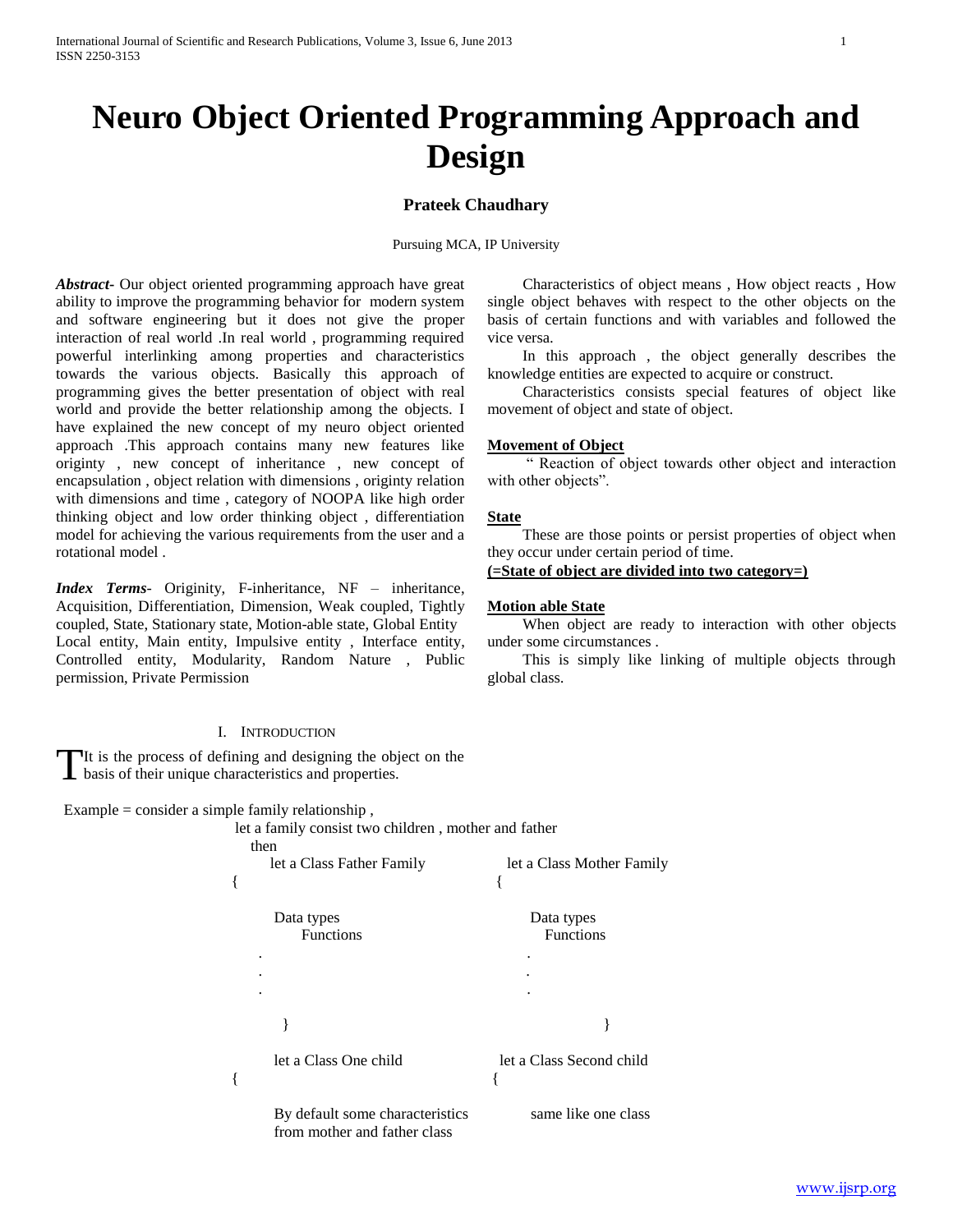#### **Stationary State**

When object does not ready to interaction with other objects under some circumstances.

 This basically define the objects behavior of multiple objects with Local classes. Example = consider a predefined limited algorithm behavior based Class

 Class Car { . . . }

} }

## **Object :**

 These are those type of unique entity which change their properties on the basis of other object that why these are divided into four main category.

## **Properties of Object**

 These are those type of behavior of objects that define object constraints with respect to surrounding.

 Basically, its abstraction of important features of objects inside the system . properties contain almost all the object oriented programming concept

 **\*Originity \*Inheritance \*Encapsulation \*Modularity \*Class \*Polymorphism \*Classification \*Generalization \*Specialization \*Composition \*Random nature**

#### II. ORIGINITY

 **Originity =>** refer to way , "How to find the objects from the real world under the certain period of time with the collection of limited resources.".

 Its completely depends on the number of dimensions which is define for objects.

 On the basis of the dimensions , we can easily find as much as large number of object within a certain time period.

 originity of object is directly proportional to the n-number of dimensional and also proportional to time period required for finding the objects.

 According to dimensional analysis on the basis of originity , " the originity of object is directly proportional to the number of dimension present in the system and inversely proportional to

|                         | Originity a Dimension                 |
|-------------------------|---------------------------------------|
| Originity $\alpha$ Time |                                       |
|                         | Originity $\alpha$ Dimension $*$ Time |
|                         | Originity = $K$ Dimension $*$ Time    |

Where K, is proportionality constant and its value depends on complexity ratio around the objects

the time period required to finding the object with respect to

Complexity ratio depends on two main properties

 # **MICRO Complexity ratio** => One , Two and Three Dimensions

 # **MACRO Complexity ratio** => For more than Three Dimensions

 \*ORIGINITY is the aspect of created or invented works by which new object being created and also provides differentiated features by which cloning of object can be stopped.

 The term originity is often applied as a compliment for objects creation and helps the object its properties processing.

## III. OBJECT RELATIONSHIP WITH DIMENSIONS

 According the Originity behavior , " dimensions of system is directly proportional to the number of objects with respect to their surroundings .

**Dimension** 
$$
\alpha
$$
 **Object**  
\n**Dimension** = **K Object**

**Where K , proportionality constant and its value depends on** If no dimension then  $, K =$  infinity

If One dimension then  $, K =$  minimum  $=1$  to infinity

 **1≤K≤∞**

**If Two dimension then ,**  $K = 2$  **2≤K≤∞**

**General formula ,**

surroundings ".

 **For n – dimensions**

**n ≤ K < ∞ n €N N = natural numbers**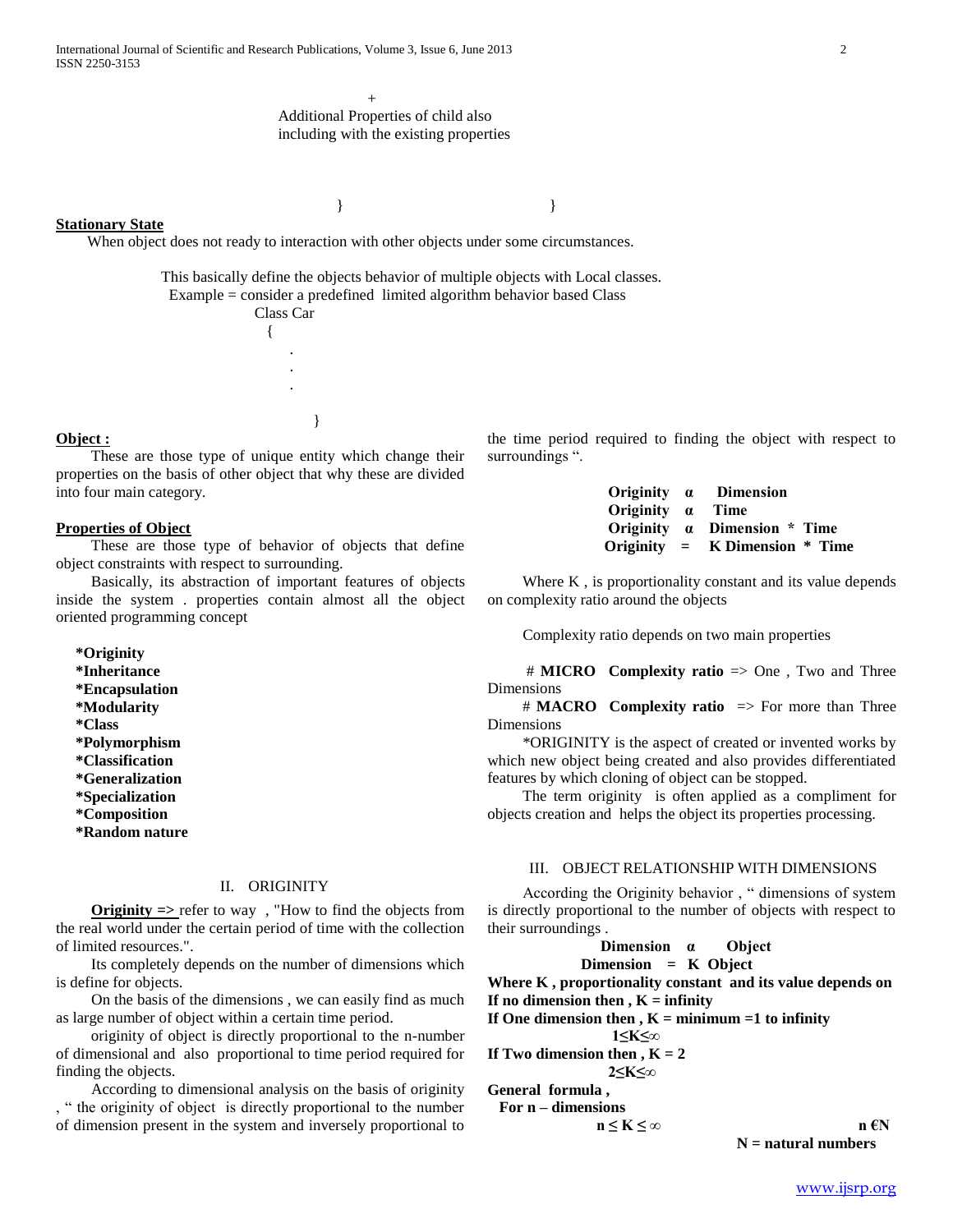# **Advantage of Originity**

- Help in Object finding.
- Time saving process.
- Efficient and simple in nature.

# IV. INHERITANCE

 "The process of transferring the information from existing object class to the new one object class ."

 It's a simple parents and child relationship in which child inherits the properties of their parents.

 This is the most powerful feature of NOOP on which the parameters of existing object transfer to the another object class. In NOOP, the inheritance are divided into two major form

**F-Inheritance (Filter Inheritance)** = These are those type of inheritance , in which it helps in removing the ambiguity occur during the transfer of information on two or more object classes. This type of inheritance avoid the transfer of those properties , which cause ambiguity in classes.

 Example = This can be done by removing the both variable from the two or more class and make a global variable which can use for both classes.

 **NF-Inheritance (Non Filter Inheritance) =** These are those type of inheritance on which ambiguous features transfer from one existing object class to another existing object class. This concept based on the old concept of normal inheritance.

 (Way of transferring the information and data from one object class to other object class.)

- **Single Inheritance(same as previous )**
- **Multilevel Inheritance(same as previous )**
- **Multiple Inheritance(same as previous )**
- **Hierarchical Inheritance(same as previous )**
- **Hybrid Inheritance(same as previous )**
- **Star Inheritance(new concept)**

Single Inheritance  $=$  (Derived class) One or more than one class inherits the properties of base class.

Note : Base class act as a parents .

Derived class act as a Child.

Multilevel Inheritance  $\equiv$  it's a continuous process of transferring the properties of one class to another class with n-1 level.

n≤1≤∞

Multiple Inheritance  $=$  In this type of inheritance, any class inherits the properties of two or more classes.

Hierarchical Inheritance  $=$  In this type of inheritance, more than two classes inherits the properties of Base class.

Hybrid Inheritance  $=$  It's a combination of multiple and multilevel inheritance .

Star Inheritance  $=$  This is special type of inheritance which describe the **macro complexity ratio** .

Star inheritance is used for F-inheritance .

 Strictly prohibited , for NF-inheritance(Reason star inheritance consists a large number of possibilities of occurrence of ambiguity ) .

 In star Inheritance , star class properties with their object act as a intense or power object which act as a base object class for all the other subclasses.

## **Advantage of using star inheritance**

1.Make more interconnect-able class.

 2.if we are using F-inheritance , then its very powerful and efficient because its uses the limited amount

Data types for variables.

3.Provide fast execution of code system.

 4.Secure as compare to other terminology and worked very well if one class does not work (avoid the central class).

# V. ENCAPSULATION

 In class simply a grouping procedure of behavior , properties and characteristics .

 It defines the behavior of class on the basis of their properties and characteristics .

 In programming , properties and characteristics are like data types and functions.

 Choosing of properties(data types and functions) are like behavior of object.

 It reduces the complexity nature of data types with functions.

## **The need of encapsulation lead to two basic requirements**

 # The basic need to cleanly differentiate between the specification and the implementation of an operation .

# Due the need of modularity .

 **Specification** = define object structure and help in implementation of object behavior.

It makes code system more readable and compact .

**There are three view of Encapsulation** 

**# Programming language view**

**# Database adaption view** 

**#Combination of programming and database adaption view**

## **In programming language view , an object have two part**

• **Interface view** 

## • **Implementation view**

**Interface part**  $\equiv$  The interface part is the specification of the set of operation that can be performed on the object . it is the only visible part of the object.

**Implementation view** =implementation part has a data type and a procedure part .The data part is the representation or state of the object and the procedure part describes , in some programming language the implementation of each operation.

**Database adaption view** = In this view, the object encapsulation both program and data.

 In the database world , it is not clear whether the structural part of the type is or is not part of the interface .This is depends on the system , while in the programming language world , the data structure is clearly part of the implementation and not of the interface.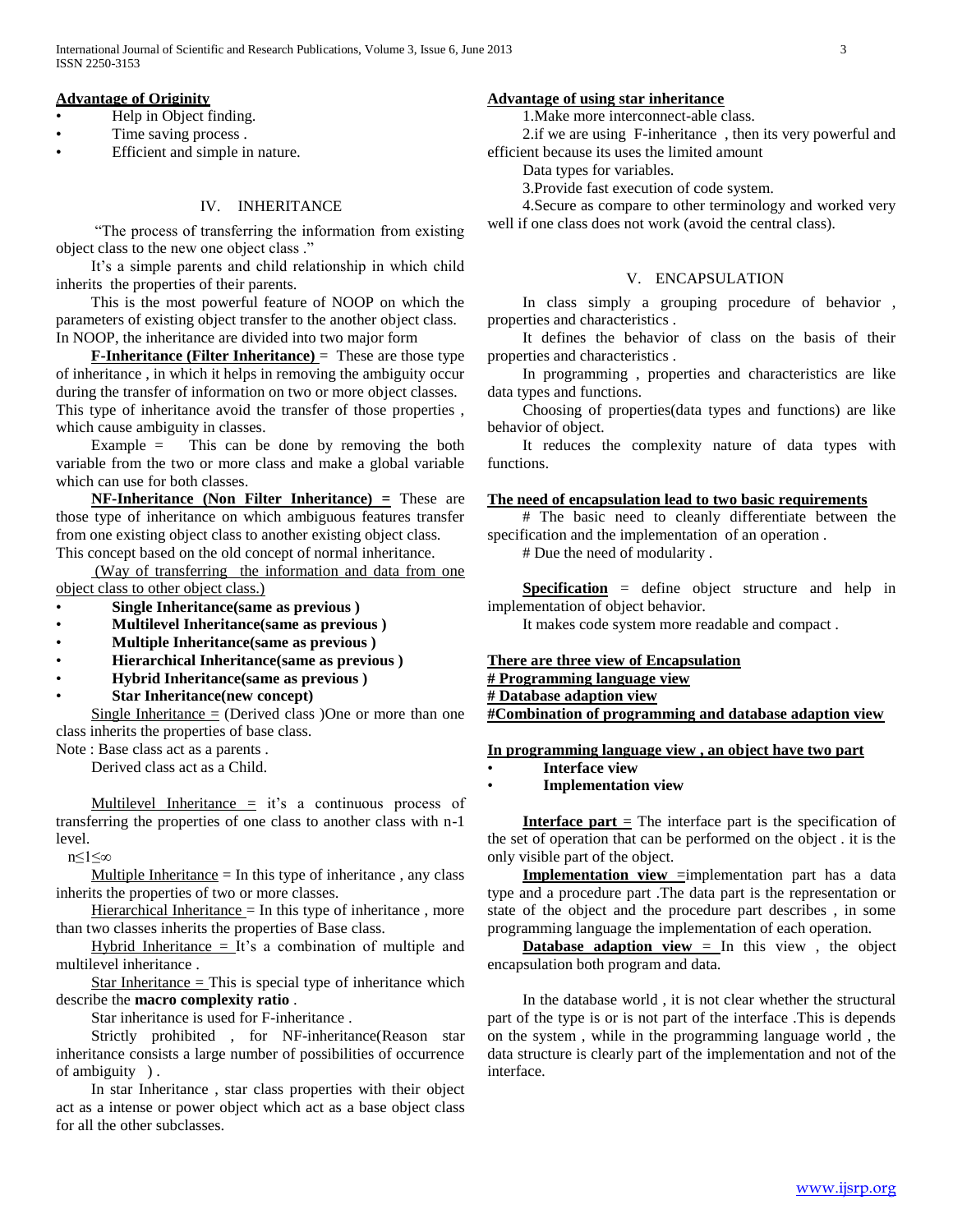VI. `

 Modularity is the procedure of dissociating the nature of objects into n – number of objects nature.

 This dissociation of object is completely depends on the behavior of objects with their characteristics.

 Basic idea behind the modularity is to break the complexity of object.

Dissociation helps in extraction of object properties.

 Dissociation also helps in finding the weakly attached and tightly attached constraints of object under certain period of time.

## **Modularity are defined on the basis of coupling behavior of objects**

Coupling define the interconnection among various objects

Coupling are divided into two category

 $\frac{\text{# Weak coupled}}{\text{=}}$  By finding, the weak common features of object , then we can easily create the differentiation in properties of objects.

Example = simple relationship of uncle(mama, chacha) relationship with his/her brother son/daughter and if it's a thinkable object then firstly check their surroundings group of objects.

 If these are thinkable then apply the thinkable approach otherwise apply the properties of non- thinkable object properties.

 $#$  **Tightly coupled** = By finding, the most linkable properties of the object , this is very difficult for programmer to find the tightly properties of objects.

Example =simple parents and children relationship .

## **Main aim of modularity**

.

Polymorphism  $=$  > (same as previous) Generalization  $\Rightarrow$  (same as previous) Specialization  $=$  > (same as previous)  $Composition \Rightarrow$  (same as previous)

## VII. RANDOM NATURE

**Random nature** =>refer to the phenomena by which object of other class can handle each and every properties and characteristics of every other object with limited resource's under the organic object oriented approach .

 Basically , it act as a global object which have ability to perform each and every action of other object.

Random nature of object makes its nature more complex for other object , because other object inherits its all properties and characteristics .

Random nature of object divided into two form :

- **1. Global entity (Global object)**
- **2.local entity (Local object)**

 **Global object =** are those type of object which contain all categories of object like

- 1. Main object
- 2. Interface object
- 3. Impulsive object
- 4. Controlled object

 And perform each and every action of other object using unique state , properties and characteristics of other object.

 It provides the convenient way to use the same variables and functions of the other object.

 Global object are always public in nature when they access the data types and functions of other objects.

Global object act as a super object of all other object classes.

For instance =

 Grand parents **1990** - Paul Barrison, actor (b. 1980) Parents **1999** - Andrea Andrea Andrea (b. 1989) children

 all the unique and best feature of grand parents comes into parents and it may also be possible some or all feature of grand parents comes in children or sub child of children.

• Grand parents has ability to access all the properties of parents and children with some certain rule .but parents and children does not have right to give any permission to do any work to its parents or grand parents.

Similarly, children does not have right to give permission to its parents .

Global object always contain two type of access permission

## • **1. Public permission**

• **2.Protected permission**

**Public permission** = In this permission, object are able to share their properties and behavior with other object classes.

**Protected permission** = In this permission, object only shared specified properties and behavior with other object under certain rule.

 Random nature give us a functionality to handle every object class with free nature behavior .

## **Rules in random nature**

Global object must inherits all necessary characteristics of some other classes.

If any properties of global object and child object property intersect , then property will be used or we'll give priority to global object.

• Data type values and variable will always get the prior position in object child object.

## **Advantage of using the random nature**

**1.improved performance**  $\Rightarrow$  because global object handle all the functionality of child object so execution of different -2 process related to child object occur fastly.

**2.Removal of ambiguity**  $\Rightarrow$  because we following the rule of global object under random nature ,so ambiguity automatically reduces.

# **3.better inheritance**

**4.reduces the complexity of the local program.**